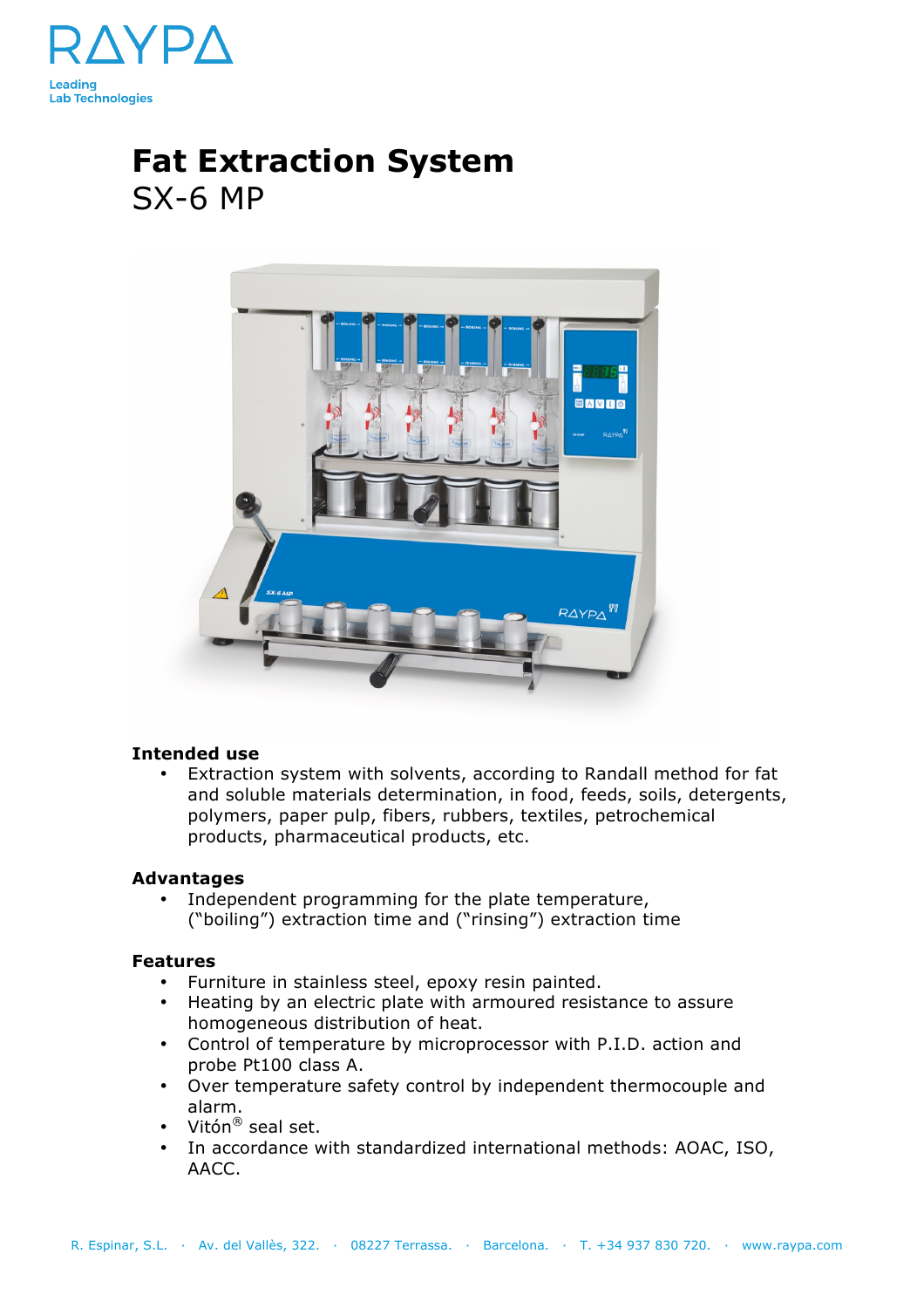

## SX-6 MP

## **Specifications**

- Temperature range: room temp. +5ºC to 220ºC
- Solvent volume: up to 50 mL
- Solvent recovery: 60-70%
- Max. sample volume: 25 mL
- Reproducibility:  $\pm 1\%$
- Extraction thimbles: ø26 x 60 mm
- "Boiling" extraction time: 0-99 hours
- "Rinsing" extraction time: 0-99 hours
- Extraction time: 30-60 minutes
- Electric protection IP65

| Referencia<br>Reference<br>Référence | N.º muestras<br>Number of samples<br>N° échantillons | Reproducibilidad<br>Reproducibility<br>Reproductibilité | $L \times D \times H$ mm | W    | Frecuencia<br>Frequency<br>Fréquence | Kg |
|--------------------------------------|------------------------------------------------------|---------------------------------------------------------|--------------------------|------|--------------------------------------|----|
| SX-6 MP                              |                                                      | ±1%                                                     | 680 x 345 x 585          | 1500 | 50/60 Hz                             | 46 |

| Disolvente / Solvent / Solvant                          | Temperatura extracción / Extraction temperature / Température d'extraction |  |  |
|---------------------------------------------------------|----------------------------------------------------------------------------|--|--|
| Éter de petróleo / Petroleum ether / Ether de pétrole   | 80-100 °C                                                                  |  |  |
| Éter dietílico / Diethylic ether / Ether diéthylique    | 80-100 °C                                                                  |  |  |
| Hexano / Hexane / Héxane                                | 90-120 °C                                                                  |  |  |
| Cloroformo / Chlorophorm / Chloroforme                  | 100-140 °C                                                                 |  |  |
| Tricloroetileno / Trichloroethylene / Trichloroéthylene | 150-180 °C                                                                 |  |  |
| Tolueno / Toluene / Toluène                             | $200 \degree C$                                                            |  |  |

## **Components supplied with the equipment**

- 12 extraction vessels + magnetic adapter.
- 6 thimble supports.
- 2 racks for extraction cartridges.
- 2 racks for extraction vessels.
- Aligning rack.
- Insertion handle.
- 2 silicone tubes 1,5m (Ø8x14).
- Box containing 25 thimbles.
- Extraction vessel tong.
- EPDM seal set (6 units).